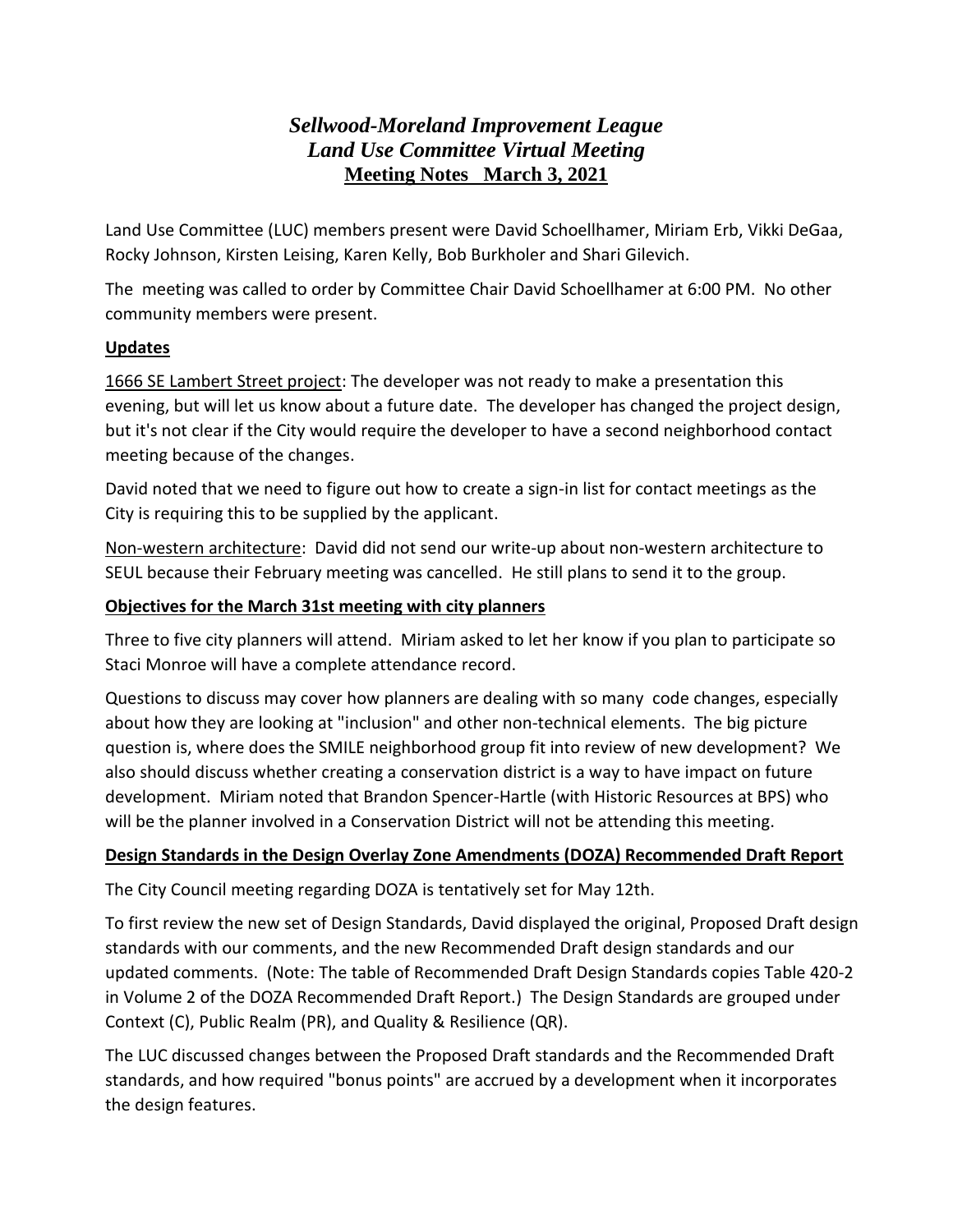The final set of comments on the 62 Design Standards is included as Appendix A in the testimony to be approved by the SMILE Board to submit to the City Commissioners.

Highlights of the committee recommendations:

*C7 Building Near Historic Landmark or Property on Historic Resource Inventory* should apply to all buildings in Centers Main Street (m) overlay zone.

In standard *C9 Tree Preservation,* there should be a minimum height standard of 20 feet (not a minimum tree diameter) in order to preserve tree canopy.

Added a statement of support for standard *QR1 On-site Building Separation* and *QR2 Vertical Clearance to Pedestrian Circulation System.*

For *PR21 City Approved Art Installation,* recommended that a mural be visible from the public right-of-way.

*QR10 Street Facing Balconies* recommended that extended balconies be given an extra point.

*QR14 Ground Floor Windows* recommended an exclusion so that bonus points for this feature do not apply in the Main Street overlay zone.

The LUC noted that the "Indoor Common Area" optional standard (Proposed Draft QR6) was removed from the Recommended Draft standards. Our request will be for this standard to be restored because having a common room to share with neighbors and friends is a big plus for developing community in an apartment building and adds to the public realm.

Members discussed whether bonus points should be only for features that deal with the public realm, and concluded that, overall, the public does benefit from non-public realm features such as eco-roofs.

## **SMILE testimony on DOZA**

The LUC reviewed the draft testimony letter that will be sent to the SMILE Board for approval, and discussed how to streamline it and highlight the most important elements. It was decided to state three main themes on the first page, to be sure not to use language that would trigger accusations of being elitist or Western, and to provide pictures and details on following pages.

The committee discussed which pictures to use considering non-western architecture and contemporary structures. Ideas were for photos of the Umpqua Bank building, the recently renovated Iron Horse building, and the building on the west side of Milwaukie (across from Iron Horse) that has the ground floor daycare and condos on the upper floors. It was decided to keep the list of features (not adding to or subtracting from it), insert better pictures and simplify the layout of the letter.

Committee members need to email other input to David by Friday, March 5th. The version he sent highlighted sections that he was thinking of changing. He reviewed other key points to include in the testimony: support design features that reduce building costs; consider other additional standards (for example, require landscaping in front of basement apartment windows); and, recommend that the city search for loopholes in the code and fix them. He saw two options